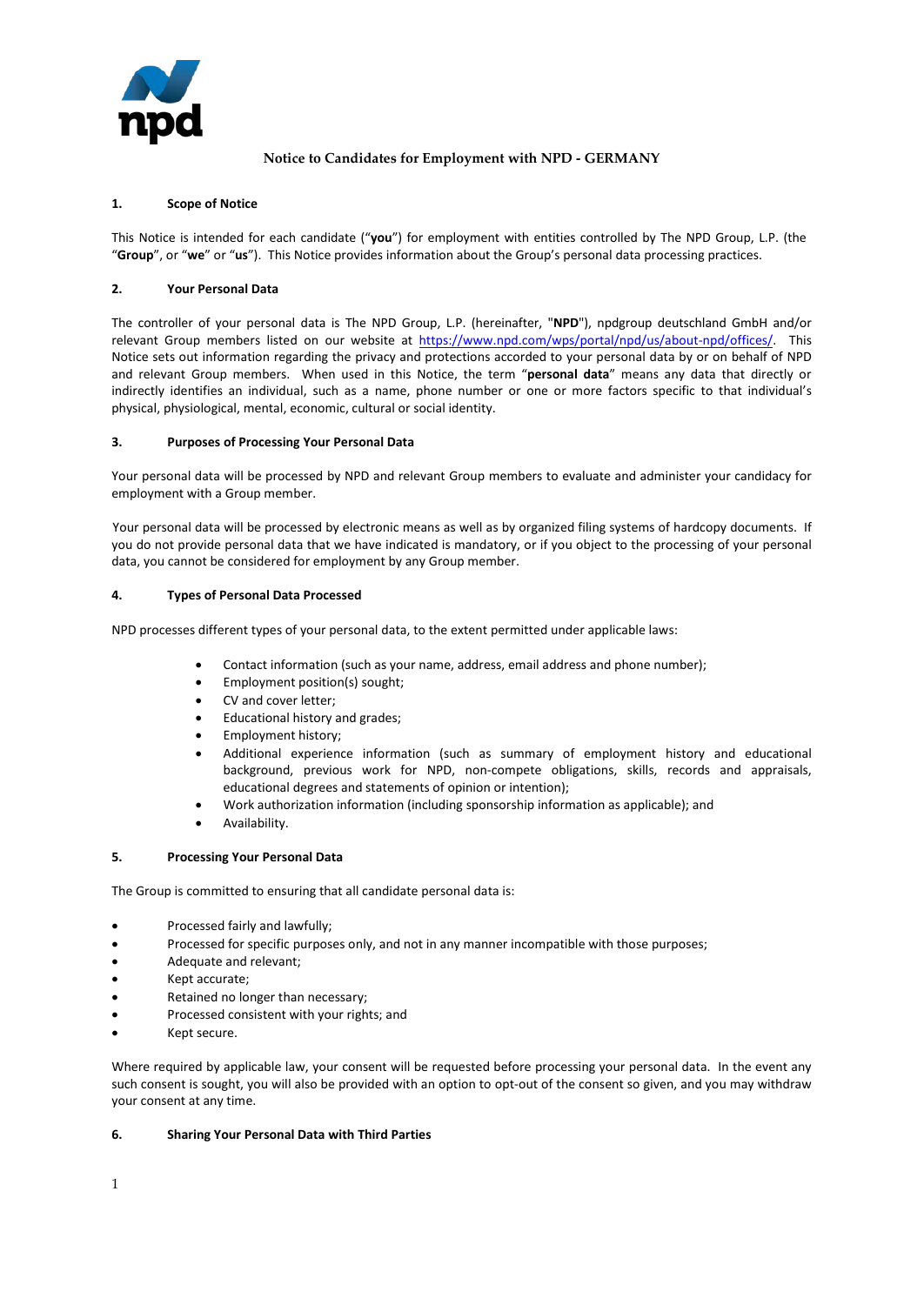Where necessary for the purposes described in this Notice, provided this would be in accordance with applicable law, your personal data will be shared among relevant Group entities, third party service providers who maintain adequate security practices commensurate with applicable law, and government agencies. In some cases, third party service providers may be granted access to a specific Group database, but their access is restricted on a need-to-know basis via access limitations. Group entities and third parties with whom your data will be shared include Group HR and IT personnel responsible for recruitment or IT processing and security functions, third parties providing IT services and support for any of the purposes described in this Notice, and in-house and outside counsel.

Wherever required under applicable law, the relevant Group company will enter into with Group companies and third party service providers data processing or similar agreements that require in particular that such third party service providers and Group companies will maintain the same level of personal data protection as implemented by the Group and/or as required by law.

## **7. Transfers of Data Outside of Your Country**

**When you provide your personal data on Workday Recruiting, that personal data (as described in Section 4. above) will be transferred to NPD and Workday in the U.S., and to The NPD Group, L.P. (French Branch) in France, and may also be transferred to other Group entities or to third parties described in Section 6 above, located outside your country of residence, for the purposes set forth in Section 3 above, provided this would be in accordance with applicable law.**

Transfers of personal data from npdgroup deutschland GmbH to NPD are made pursuant to standard contractual clauses approved by the European Commission. Transfers of personal data from npdgroup deutschland GmbH to Workday are made pursuant to the EU-U.S. Privacy Shield, to which Workday has certified its adherence.

Although highly unlikely, transfers may be made to respond to law enforcement requests or discovery procedures, or where required or permitted by applicable laws, court orders, government regulations, or government authorities (including tax and employment). Such transfers may entail access by courts or governmental authorities outside your country, after having ensured that only your minimal necessary data is disclosed and transferred, or that such data is deidentified or that, where possible, appropriate stipulative court orders have been issued.

## **8. Data Security**

Your personal data will be secured by taking security measures that are necessary to ensure compliance with applicable law and commensurate with the sensitivity of the personal data processed. To this end, the Group maintains adequate physical, technical, and administrative security measures (including IT system monitoring) with a view to protecting candidate personal data against theft; accidental loss; unauthorized alteration; unauthorized or accidental access, processing, erasure, use, disclosure or copying; and/or accidental or unlawful destruction.

#### **9. Updating Your Data/Your Rights**

For as long as your candidacy is active, you have the responsibility to ensure that all your data is kept up to date on Workday Recruiting. You have the right under applicable law to access and correct personal data concerning you, subject to limited exceptions that may be prescribed by applicable law. Where justified and allowed by applicable law, you may also require that your personal data be deleted or blocked, or you may be entitled to object to further processing of your data.

Your right of access, correction, deletion, blocking and objection, and your responsibility to notify changes in your personal circumstances, as well as any other right you may have under applicable law, may be exercised by signed request or email sent t[o talentacquisition@npd.com.](mailto:talentacquisition@npd.com) 

#### **10. Retaining Your Data**

The Group will retain all personal data of unsuccessful candidates for 18 months from your last log-in date on Workday Recruiting so that we may have the option of contacting you for Group job openings. Personal data of successful candidates will be retained in compliance with applicable laws and the Group's data protection policies and notices.

## **11. Our Recruitment Methods**

2